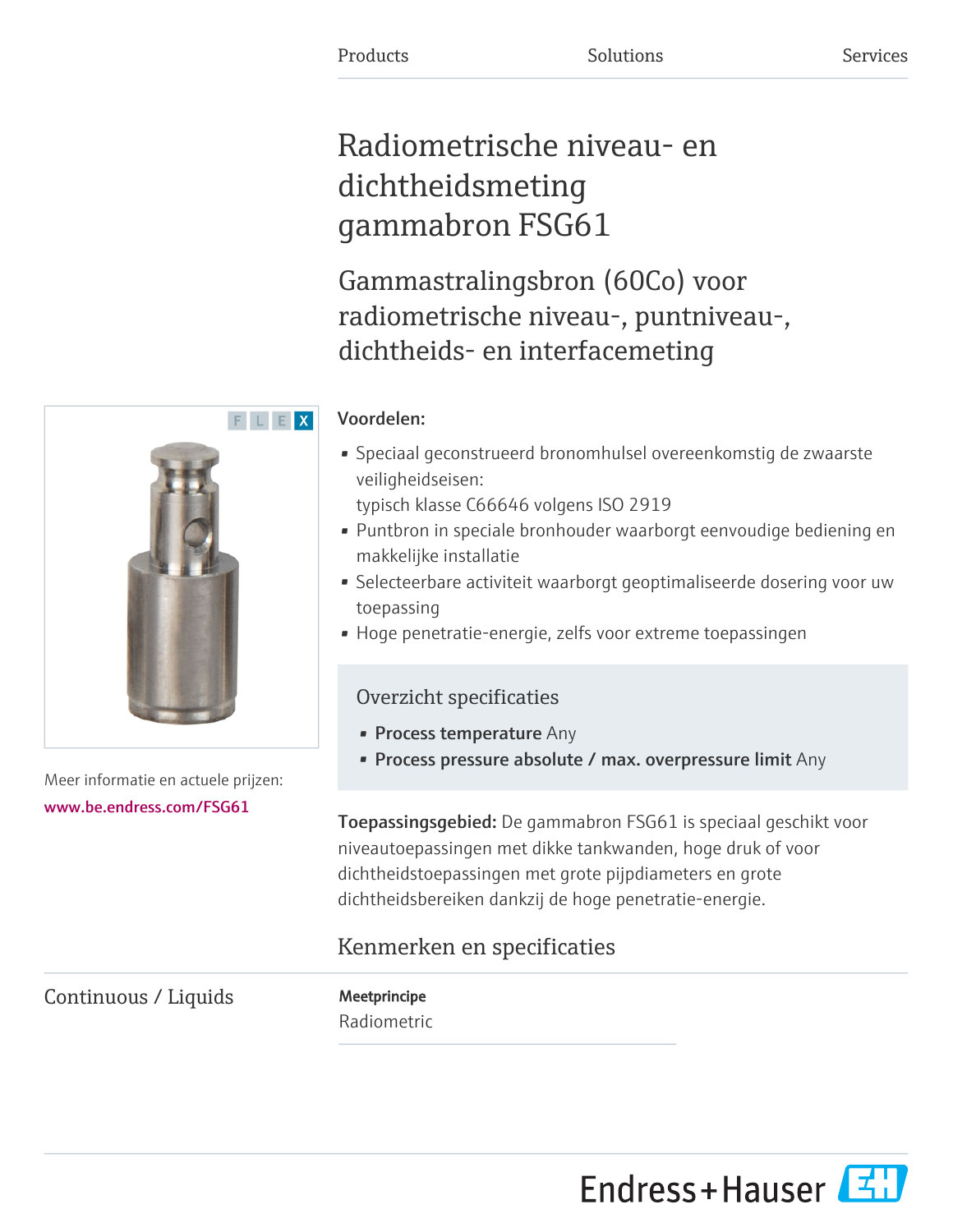# Continuous / Liquids Characteristic / Application

Source Isotope: Cobalt 60 Half-life: 5.3 years

### Specialities

Double seal Steel: 1.4541 (321 S 18) Classification: C66646 ISO 2919

#### Ambient temperature

-20 °C ... 250 °C  $(-4 \degree F ... 482 \degree F)$ 

### Process temperature

Any

Process pressure absolute / max. overpressure limit Any

Components

Installed in source container

Point Level / Solids Meetprincipe

Radiometric Limit

Characteristic / Application Source Isotope: Cobalt 60 Half-life: 5.3 years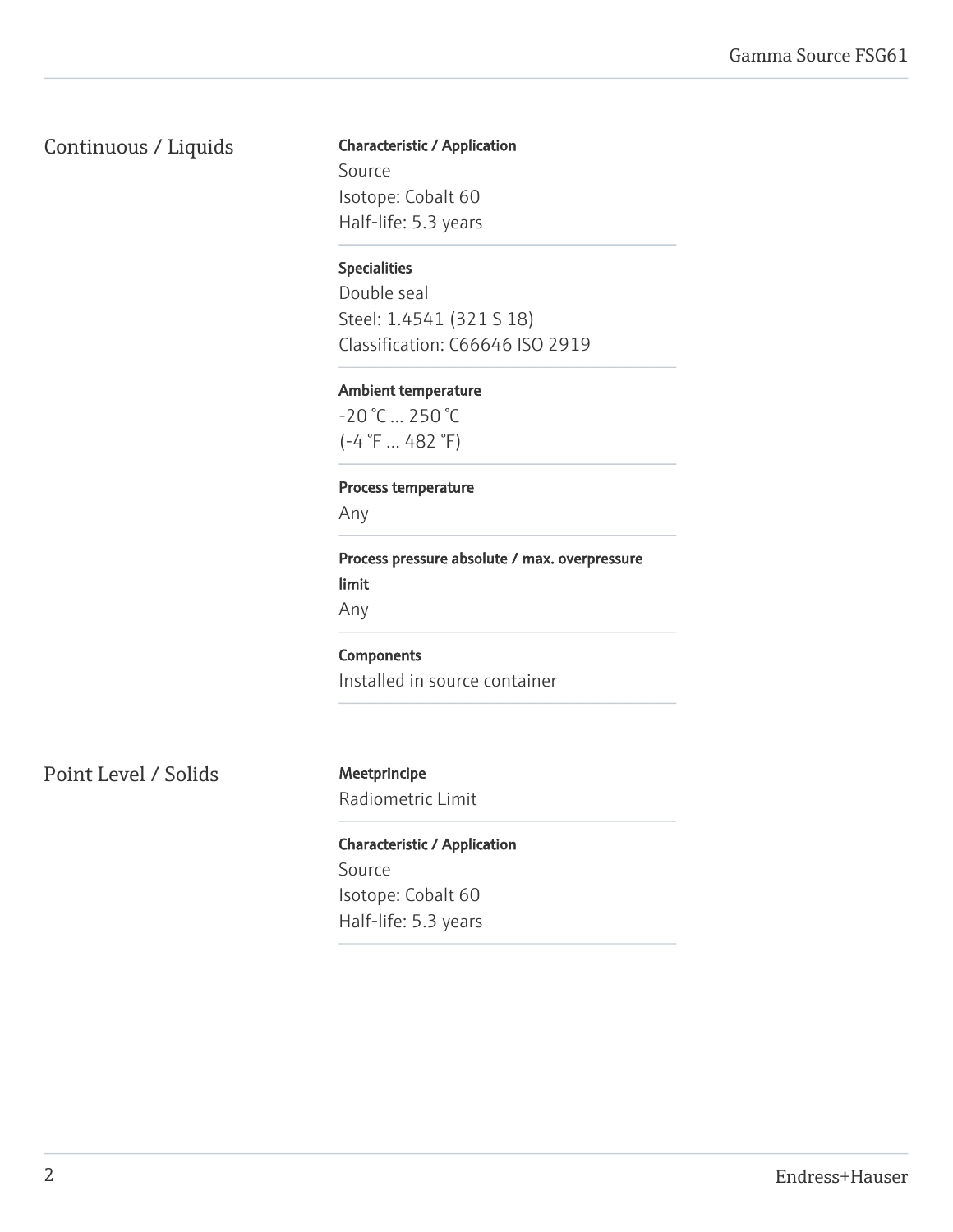# Point Level / Solids

#### Specialities

Double seal Steel: 1.4541 (321 S 18) Classification: C66646 ISO 2919 Activity calculation with Applicator

#### Ambient temperature

-20 °C ... 250 °C (-4 °F ... 482 °F)

#### Process temperature

Any

Process pressure absolute / max. overpressure limit Any

#### **Components**

Installed in source container

Point Level / Liquids Meetprincipe

Radiometric Limit

#### Characteristic / Application

Source Isotope: Cobalt 60 Half-life: 5.3 years

### Specialities

Double seal Steel: 1.4541 (321 S 18) Classification: C66646 ISO 2919 Activity calculation with Applicator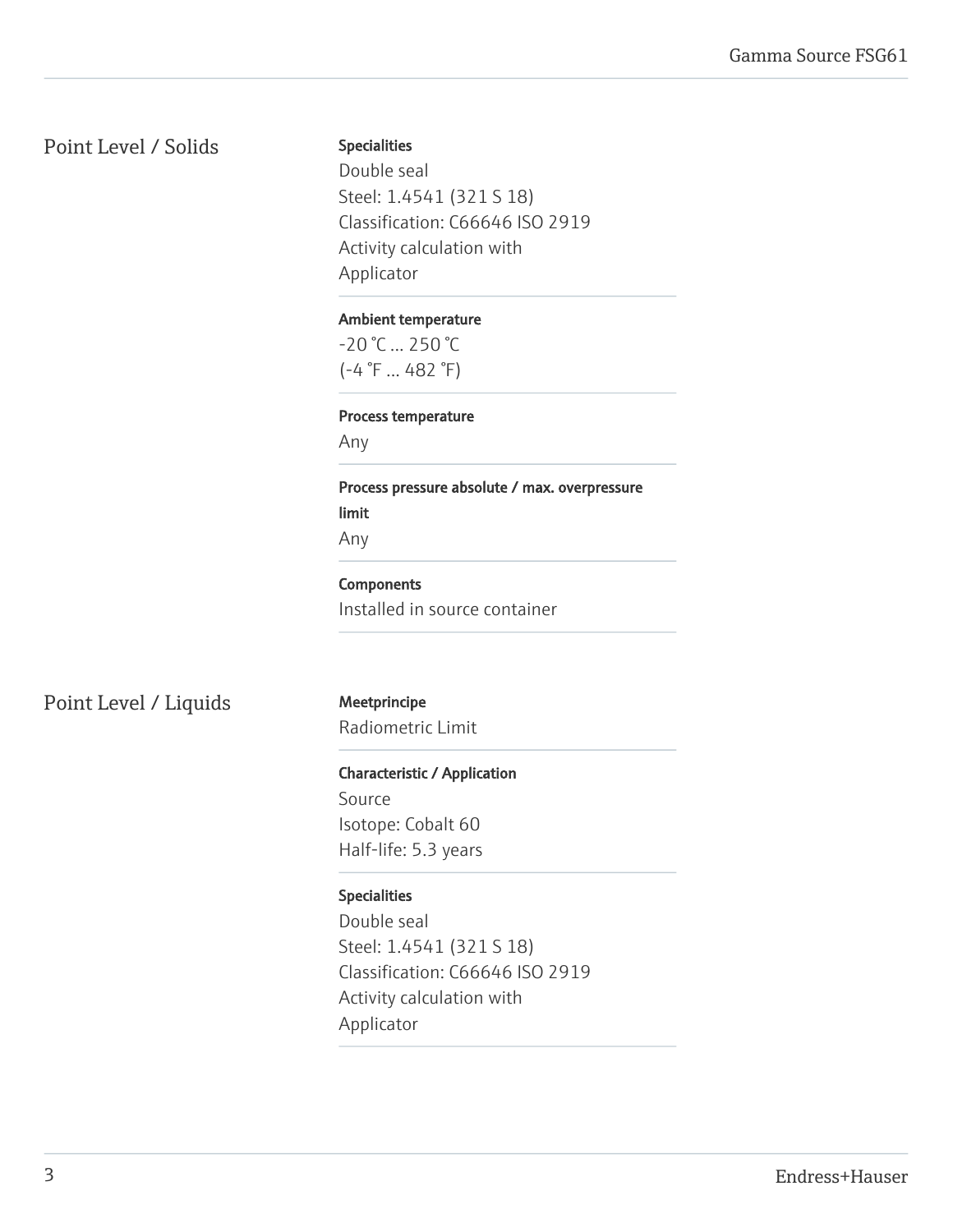# Point Level / Liquids

# Ambient temperature  $-20$  °C  $...$  250 °C (-4 °F ... 482 °F)

#### Process temperature

Any

# Process pressure absolute / max. overpressure limit Any

# **Components** Installed in source container

Continuous / Solids Meetprincipe

# Radiometric

Characteristic / Application Source Isotope: Cobalt 60 Half-life: 5.3 years

#### Specialities

Double seal Steel: 1.4541 (321 S 18) Classification: C66646 ISO 2919 Activity calculation with Applicator

#### Ambient temperature

-20 °C ... 250 °C  $(-4 \degree F ... 482 \degree F)$ 

#### Process temperature

Any